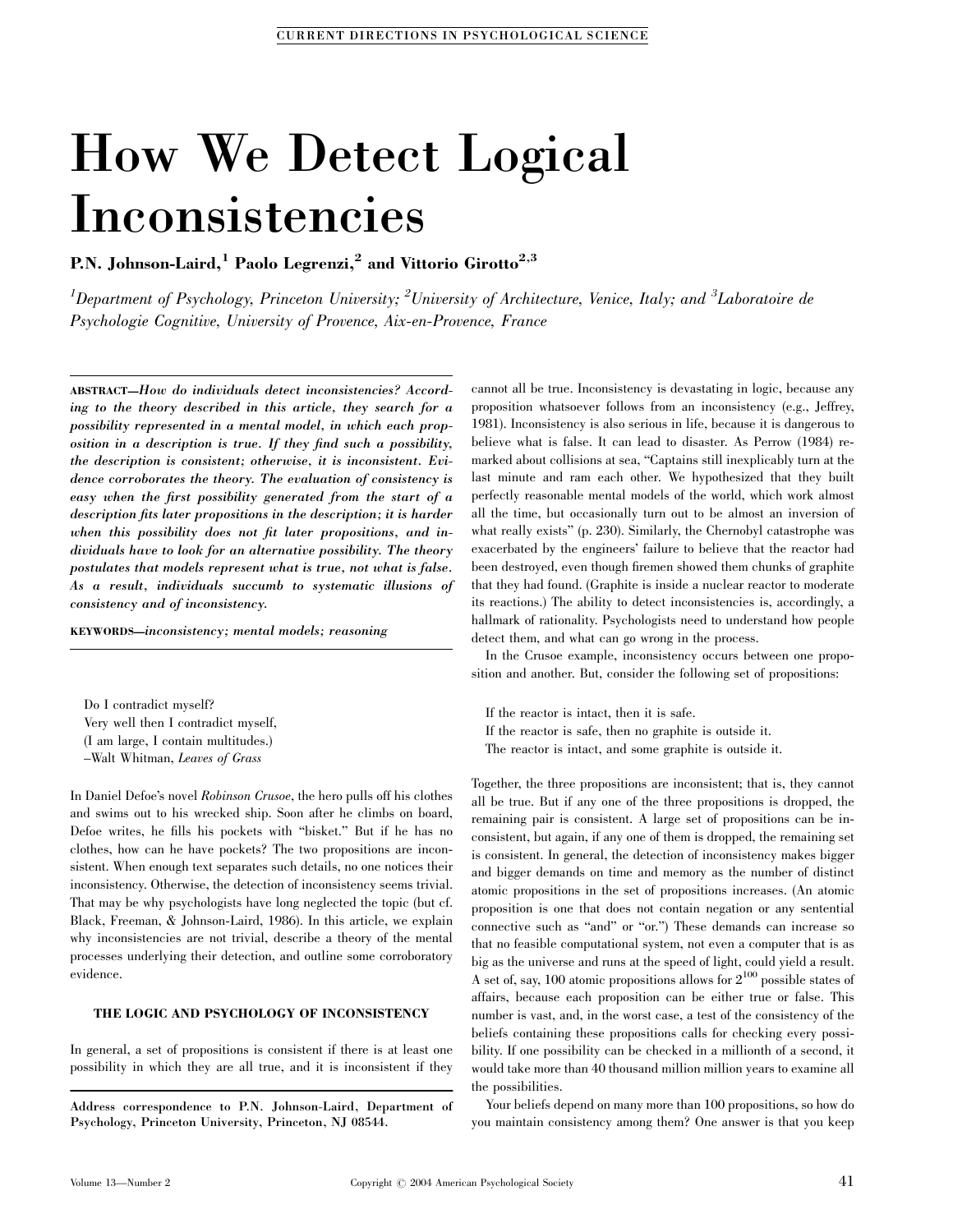them segregated into separate sets. Your beliefs about, say, Walt Whitman have nothing to do with your beliefs about golf. In this way, you have some chance of maintaining consistency within sets, though inconsistencies may arise from one set to another. Even with separate small sets of beliefs, the psychological problem remains: How do you determine whether a set is consistent?

### A MODEL THEORY OF THE EVALUATION OF CONSISTENCY

One way to evaluate consistency is to rely on formal rules of inference from logic. Here is a typical formal rule:

If A then B.

A.

 $A$  and  $B$  can refer to any propositions whatsoever. Some psychological theories postulate such rules to explain deductive inferences from premises to conclusions (e.g., Rips, 1994). But the evaluation of consistency is not the same task. To evaluate consistency, you need to determine whether a set of propositions can all be true. Nevertheless, formal rules could be adapted to cope with consistency. In this approach, you select a proposition from the set and try to prove its negation from the remaining propositions. If you succeed, then the set is inconsistent; otherwise, it is consistent. The procedure seems implausible psychologically, however. We have therefore proposed a different theory based on mental models. We refer to this account as the "model" theory.

In brief, the model theory is as follows (see, e.g., Johnson-Laird & Byrne, 1991):

- In reasoning, individuals try to envisage what is possible given the premises and their own knowledge.
- Each possibility that they envisage is represented in a separate mental model.
- A mental model has the same structure as the possibility it represents. For example, a model representing the possibility that Pat owns three cars will have a token representing Pat, three tokens representing cars, and a relation representing ownership holding between the token for Pat and each of the tokens for cars.
- Mental models follow a principle of truth: A model represents propositions in the premises only if they are true in the possibility that the model represents. Consider, for instance, the following disjunction about some shapes on a blackboard:

There is either a circle on the board or a triangle, or both.

A disjunction is a sentence made up of separate clauses connected by the word "or." The mental models of this disjunction are as follows (each row denotes a model of a separate possibility):

o  $\Delta$ 

 $\alpha$   $\Delta$ 

Thus, the first model does not represent that in this possibility, it is false that there is a triangle. The neglect of what is false is usually harmless, but, as we show later, it does yield predictable errors.

 To draw a conclusion from the premises, reasoners find a proposition in their models that is not asserted explicitly in the premises. They check whether it holds in all, some, or a proportion of the models, and they formulate a corresponding conclusion about its necessity, possibility, or probability. To continue the example, suppose individuals are given the following conclusion and asked whether it follows from the premise about the shapes on the blackboard:

It is possible that there is both a circle and triangle.

Reasoners can determine that this conclusion does follow from the premise, because the third model corroborates it. They also tend to estimate the probability of both a circle and a triangle being on the board as one third; that is, they assume that each possibility is equiprobable. This account therefore provides an integrated theory of both logical and probabilistic reasoning based on possibilities (Johnson-Laird, Legrenzi, Girotto, Legrenzi, & Caverni, 1999).

 Reasoners can refute an invalid conclusion using a counterexample, which is a model of the premises in which the conclusion is false.

One assumption extends the theory to deal with consistency (Johnson-Laird, Legrenzi, Girotto, & Legrenzi, 2000):

Individuals evaluate the consistency of a set of propositions by searching for a model of a possibility in which they are all true. If they find such a model, they evaluate the propositions as consistent; otherwise, they evaluate the propositions as inconsistent.

In an experiment, we asked the participants to consider whether these propositions about what is on a table could all be true at the same time:

1. If there isn't an apple then there is a banana. If there is a banana then there is a cherry. There isn't an apple and there is a cherry.

Individuals should begin evaluating the consistency of these propositions by constructing a possibility from the first proposition, which is of a form known as a conditional. According to the theory (Johnson-Laird & Byrne, 2002), its most salient possibility is

 $\neg$  apple banana

where " $\neg$ " denotes negation, "apple" denotes the presence of an apple, and ''banana'' denotes the presence of a banana. The next step is to use the information in the second conditional to ''update'' the possibility:

 $\neg$  apple banana cherry

The third proposition is true in this possibility, and so the set should be judged as consistent.

Now, consider this description: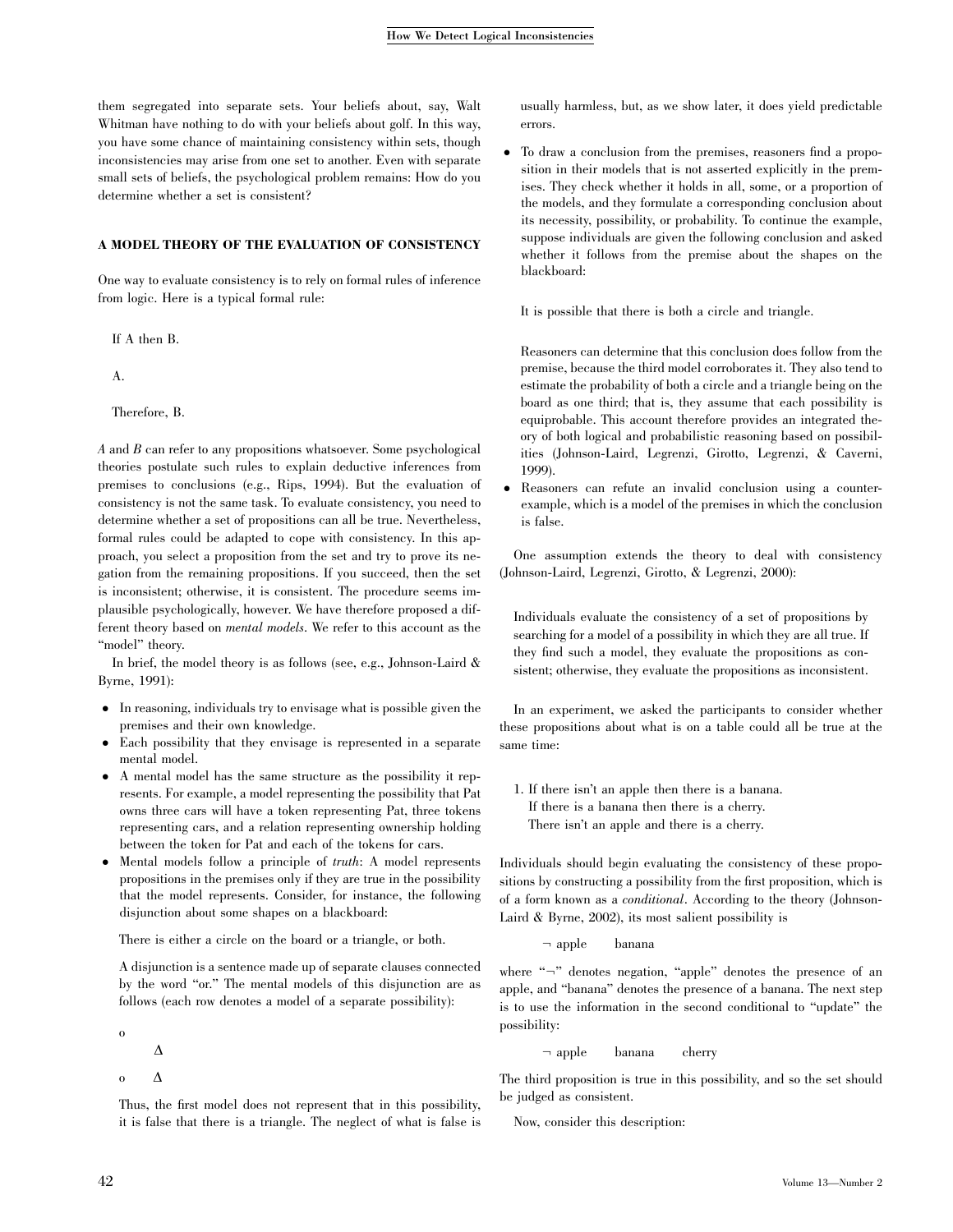2. There is an apple or there is a banana.

There isn't a banana or there is a cherry. There isn't an apple and there is a cherry.

Individuals interpret the first proposition, which is a disjunction, as compatible with three different possibilities, shown here on separate lines:

> apple banana apple banana

According to the theory, reasoners should begin by envisaging the first of these possibilities:

apple

The next step is to update this possibility with the first model of the second disjunction:

apple  $\lnot$  banana

This possibility, however, is not consistent with the third proposition, and so reasoners should retrace their steps and consider the second model of the first disjunction:

banana

The second disjunction updates the possibility. The presence of a banana eliminates the possibility corresponding to the disjunction's first clause, and so there must be a cherry:

banana cherry

When models lack any information about a proposition, individuals tend to interpret this lack as equivalent to the negation of the corresponding proposition. This model lacks an apple, and so individuals infer that there is not an apple, but the model has a cherry, and so it is consistent with the third proposition. However, in contrast to Problem 1, which can be evaluated by generating a single mental model of the propositions, Problem 2 requires finding a second, alternative model. Hence, the evaluation of Problem 2 should be harder than the evaluation of Problem 1.

#### LIFE IS EASIER WHEN THE FIRST MODEL SUFFICES

Our first experiment tested whether the evaluation of consistency is easier when the first model suffices, as in Problem 1, than when it does not, as in Problem 2 (Johnson-Laird et al., 2000). It exploited the fact that a disjunction implies a conditional. For example, the disjunction

There is an apple or there is a banana.

implies the conditional:

If there is not an apple then there is a banana.

Individuals recognize this implication (Ormerod & Richardson, 2003), though the implication can be blocked when the interpretation of a disjunction or conditional is modified by knowledge (Johnson-Laird & Byrne, 2002). Our experiment contrasted eight sorts of conditional problems (including Problem 1) with eight sorts of disjunctive problems (including Problem 2). We tested 522 of the best high school

graduates in Italy, asking them to decide for each problem whether it was possible for the three sentences to be true at the same time. The results showed that the problems based on conditionals had a robust advantage in accuracy (of 15%) over those based on disjunctions, especially when the participants correctly judged that a set was consistent. There was a smaller but significant advantage for consistent problems over inconsistent problems.

Could the results reflect some difference between conditionals and disjunctions other than the nature of their mental models? A subsequent experiment tested the model theory more stringently (Legrenzi, Girotto, & Johnson-Laird, 2003). If the participants judged that a set was consistent, they also had to describe the properties of the corresponding entity. Consider these propositions:

3. The chair is saleable if and only if it is elegant. The chair is elegant if and only if it is stable. The chair is saleable or it is stable, or both.

One possibility according to the first two propositions is

saleable elegant stable

The third proposition is true in this possibility, and so individuals should describe the chair as saleable, elegant, and stable. In contrast, consider the following description:

4. The chair is unsaleable if and only if it is inelegant. The chair is inelegant if and only if it is unstable. The chair is saleable or it is stable, or both.

One possibility according to the first two propositions is

unsaleable inelegant unstable

The third proposition is false in this possibility, and so individuals have to search for an alternative model. The first proposition is also compatible with a chair that has these properties:

saleable elegant

The second proposition can be used to update this possibility:

saleable elegant stable

The third proposition is consistent with this model. But the evaluation of consistency should be harder for Problem 4 than for Problem 3 because of the need to reject the initial model. This particular problem might be harder because it contains negatives, and so their occurrence was counterbalanced in the two sorts of problems illustrated in 3 and 4. The results showed that participants were much more accurate when the first model sufficed (97% correct) than when it did not (39% correct).

### ILLUSIONS OF CONSISTENCY AND INCONSISTENCY

The principle of truth is central to the model theory. Each simple proposition, affirmative or negative, is represented in a mental model only if it is true in the possibility that the model represents. For instance, consider an exclusive disjunction, which allows for one possibility or the other, but not both: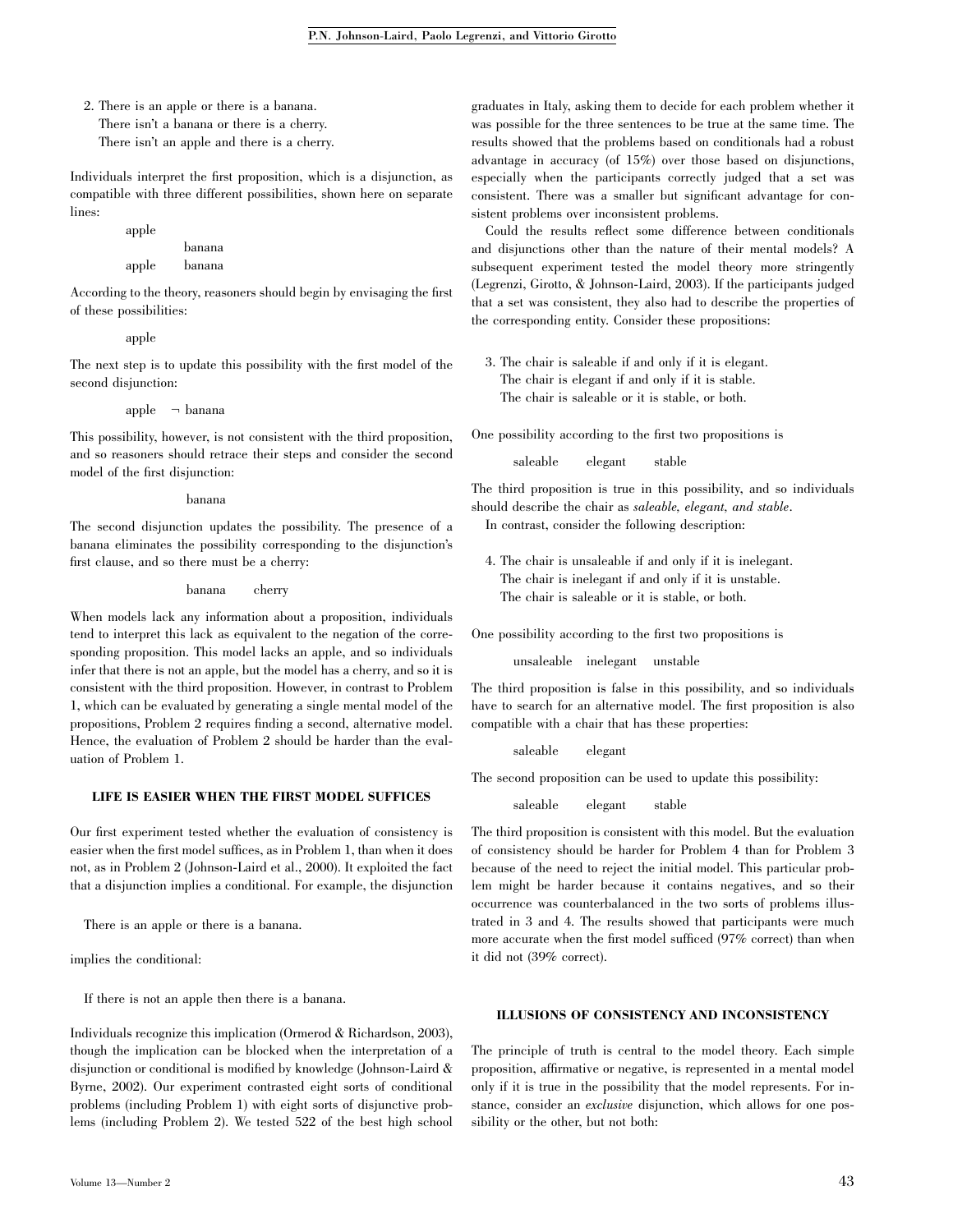There is an apple or else there is a banana.

This disjunction has two mental models:

apple

#### banana

The first model does not represent explicitly that it is false that there is a banana in this possibility, and the second model does not represent explicitly that it is false that there is an apple in this possibility. Reasoners make ''mental footnotes'' about what is false, but soon forget them. With these footnotes, however, they can convert mental models into fully explicit models:

| apple        | $\neg$ banana |
|--------------|---------------|
| $\neg$ apple | banana        |

Hence, as individuals understand, "or else" means that when one proposition is true, the other is false.

A computer implementation of the theory showed that in some cases mental models are wrong about what is possible (Johnson-Laird & Savary, 1999). If reasoners rely on mental models, they should therefore succumb to illusions in cases in which falsity matters. They should evaluate some sets of propositions as consistent when in fact they are inconsistent, and vice versa. Consider this description:

The tray is portable or else not both beautiful and heavy. The tray is portable and not beautiful.

The mental models of the disjunction in this description are

portable

| $\neg$ beautiful | heavy        |
|------------------|--------------|
| beautiful        | $\neg$ heavy |
| $\neg$ beautiful | $\neg$ heavy |

The first model includes portable but lacks beautiful, and so individuals should judge that the second assertion is consistent with it. They would be wrong. People take "or else" to mean that when one proposition is true, the other is false. So if it is true that the tray is portable, then from the disjunctive assertion it is false that the tray is not both beautiful and heavy; that is, it is both beautiful and heavy. That is inconsistent with the second assertion. And if it is false that the tray is portable, then that too is inconsistent with the second assertion. Hence, the two assertions are inconsistent.

In contrast, suppose that the same disjunctive assertion occurs with a different second assertion:

The tray is not beautiful and not heavy.

Once again, individuals should judge that the two assertions are consistent (see the fourth of the four possibilities for the disjunction). This time, however, they are correct.

An experiment compared control problems that the theory predicts should yield correct evaluations with experimental problems that the theory predicts should yield illusions, either of consistency or of inconsistency. The results corroborated the theory's predictions: The participants responded more accurately to six sorts of control problems (86% correct) than to six sorts of illusions (27% correct). Only 11 of the 459 participants went against this trend (Legrenzi et al., 2003). Could the participants have misunderstood ''or else,'' failing to realize that when one of its constituent propositions is true, its other constituent proposition is false? A further experiment conveyed its

meaning using an unambiguous rubric: ''Only one of the following assertions is true.'' Once again, the participants succumbed to illusions of consistency and to illusions of inconsistency, but responded correctly to the control problems (Legrenzi et al., 2003).

## **CONCLUSIONS**

Social psychologists have known for many years that individuals try to adjust their beliefs to accommodate inconsistencies. In a famous case, members of a cult whose leader had predicted the end of the world reasoned that the prediction had failed as a result of their pious labors (Festinger, Riecken, & Schachter, 1964). But the pioneering work of Kahneman and Tversky (e.g., 2000) showed that individuals are inconsistent in their choices and in their judgments of probabilities. Even experts make the same mistakes when their memory is taxed. Yet, until recently, there were few investigations of how individuals detect inconsistencies. The model theory proposes that they do so when they are unable to accommodate a proposition—an observation or an assertion—into their existing mental models. Two strands of evidence have corroborated this idea. First, in evaluating a set of assertions as consistent, participants are more accurate when the first model of a description suffices than when they must look for a model of an alternative possibility. Second, when falsity matters, they succumb to illusions of consistency and of inconsistency.

Suppose that you are waiting for Paolo, as one of us once was. You believe that he has gone to get the car, and that if he has gone to get the car he will be back shortly. You infer correctly that he will be back shortly. But he does not return even after a quarter of an hour. You detect the inconsistency with the consequence of your beliefs. That is only the first step, though the one that we have tried to explain here. The next step is to modify your beliefs. Psychologists have begun to study this process (e.g., Elio & Pelletier, 1997), but they have no comprehensive account of it. Indeed, you do not just change your beliefs, you try to formulate an explanation that resolves the inconsistency. Perhaps, for example, the car would not start. How you create these explanations is, at present, a mystery.

Recommended Reading Johnson-Laird, P.N. (2001). Mental models and deduction. Trends in Cognitive Sciences, 5, 434–442. Kahneman, D., & Tversky, A. (Eds.). (2000). (See References) Legrenzi, P., Girotto, V., & Johnson-Laird, P.N. (2003). (See References)

Acknowledgments—This research was supported by a grant from the National Science Foundation (Grant 0076287) to the first author to study strategies in reasoning, and by grants from MIUR (Italian Ministry of Universities and Research) and CNR (Italian National Council for Scientific Research) to the other authors.

## **REFERENCES**

Black, A., Freeman, P., & Johnson-Laird, P.N. (1986). Plausibility and the comprehension of text. British Journal of Psychology, 77, 51–62.

Elio, R., & Pelletier, F.J. (1997). Belief change as propositional update. Cognitive Science, 21, 419–460.